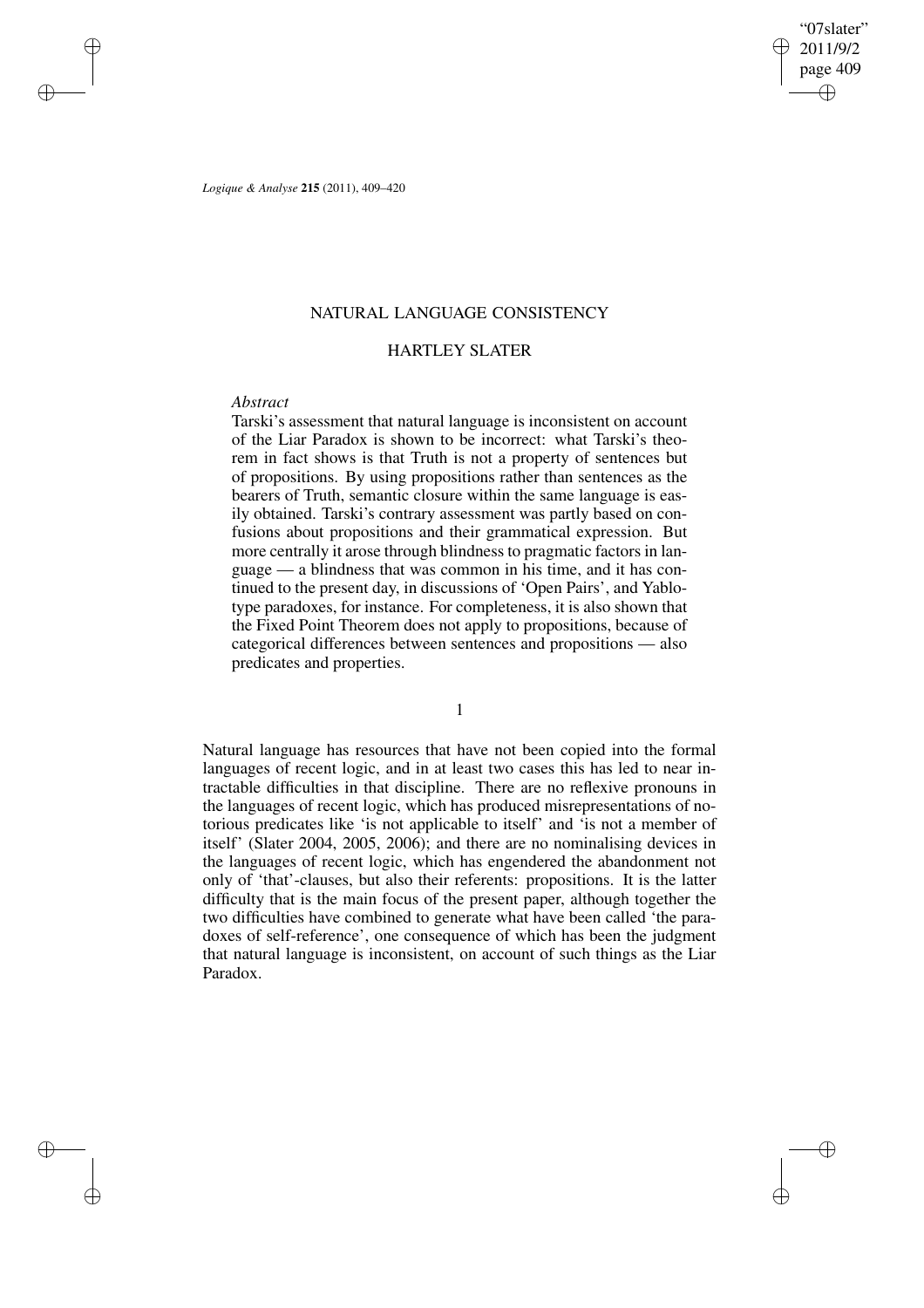"07slater" 2011/9/2 page 410 ✐ ✐

✐

✐

#### 410 HARTLEY SLATER

This view of natural language, of course, is a mirage brought about by the above removal of standard features of ordinary speech in the restricted languages that are instead considered within the formal tradition. But it needs to be shown in some detail how it can be that natural language, by retaining these features, does resolve the classic self-referential paradoxes. The first point to realize is why there is no direct analogue of the Fixed Point Theorem in connection with propositions. For it is that theorem which seemingly guarantees, in a very rigorous formal way, that there is no 'semantic closure', i.e. no consistent truth predicate both applicable to and definable within the same language. But only a glance at it is sufficient to show that it has no direct analogue with propositions. For it has the form:

$$
q \equiv A(gn'q'),
$$

and equates certain propositions with propositions about the Gödel numbers of sentences that express them. So the only point that needs to be made with respect to natural language is the simple one that the propositions expressible in a language, unlike the sentences in that language, cannot be numbered.

The point is obvious, given that natural language contains explicit indexicals. But we shall see that it holds much more widely. Thus while there is one sentence 'this is not true', innumerable propositions may be made with it, depending on the chosen referent of 'this'. And that multiplicity of propositions not only defeats any direct analogue of the Fixed Point Theorem applying, it also immediately resolves the supposed self-referential paradox that might be formulated in this case. For if the referent of 'this' is taken to be the sentence 'this is not true' itself, then the proposition then made by the sentence is simply true. It is true that the sentence 'this sentence is not true' is not true, because truth attaches to the proposition it makes in the given circumstances, instead. Only a failure to separate the sentence itself from the proposition it is chosen to make could result in the belief that the sentence both was not true, and was true, so the contradiction is immediately avoided once the proposition and the sentence are separated. Of course that requires distinguishing a mentioned, i.e. quoted sentence from a used sentence preceded by the nominaliser 'that', and more will be said about that in due course.

Before that it is important to see that the 'indexicality' of language extends much further than in such explicit cases where a demonstrative like 'this' is involved.

To see that wider presence of the required features we must see, preeminently, the contextuality of what Quine called an 'eternal sentence' like 'the sentence at the top of page n of book  $B$  is not true'. For it would appear that the contextuality of such 'eternal sentences' is what has primarily been missed, since the location of (some token of) such a sentence (at the top of

✐

✐

✐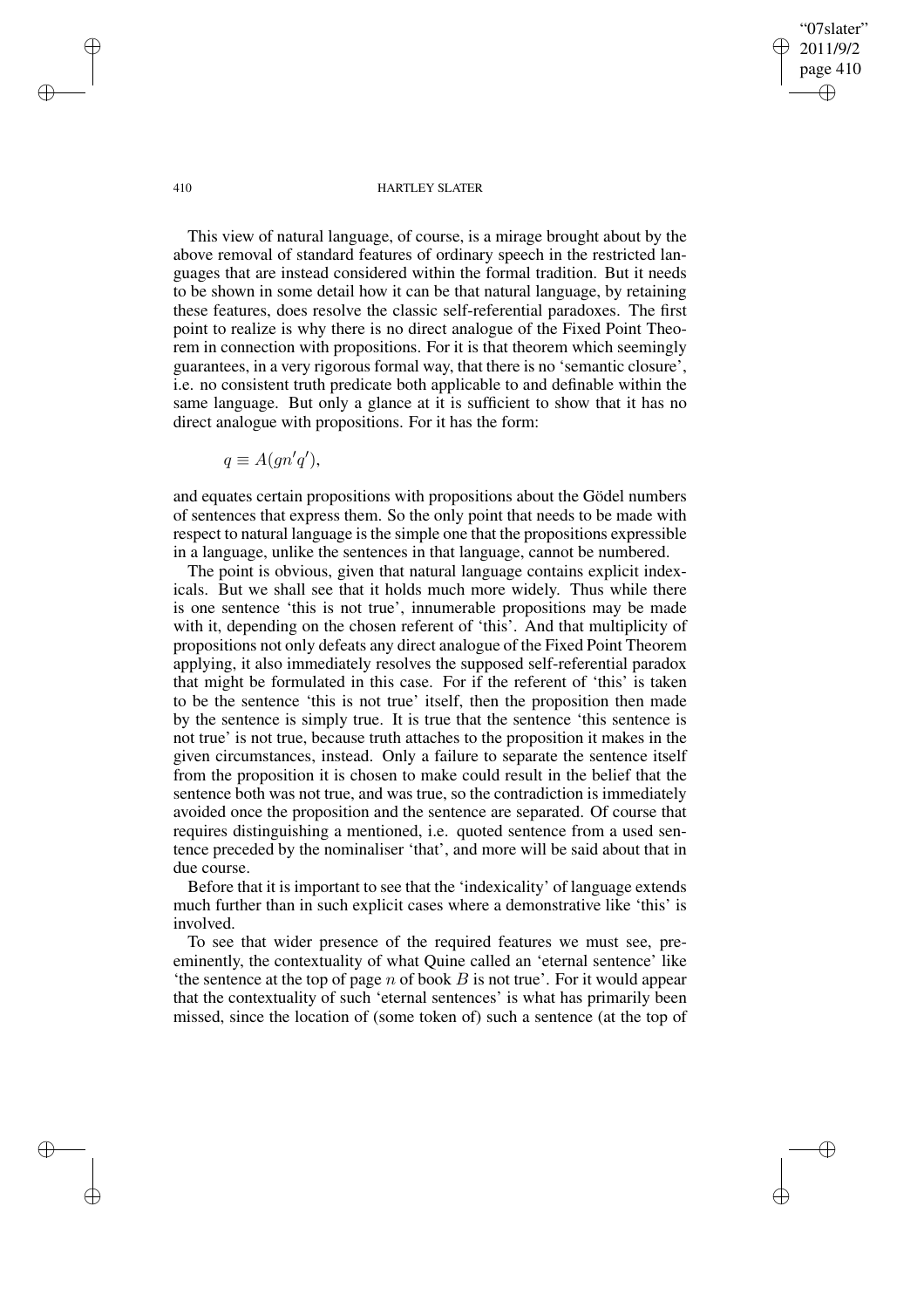page n of book  $B$ ) might be taken to be a plain fact about the actual world, and so seemingly not one in a special, limited context. Hence, it would seem, the sentence alone could be taken to carry the appropriate truth-value, though of course, then, a very puzzling one. But in this case the variability of truth-value of the associated propositions is with respect to *different possible worlds*. Here is where a historical point gains some significance: it is not an historical accident that the self-referential paradoxes arose forcefully in logicians minds before context dependence and indexicality were studied fully, for what was also characteristic of that period was that *possible worlds* were not studied either. Indeed, if one keeps to that early twentieth century mind-set one will still find the self-referential paradoxes puzzling, particularly followers of Quine on Modality, and eternal sentences, of course, since one needs to understand fictional contexts in order to realize that the actual world is just another context. Contrariwise, moving out of that mind-set, and in particular moving away from the influence of Tarski, the resolutions of such paradoxes become extraordinarily easy, as above. For what is true in the given 'eternal sentence' case is simply that the sentence at the top of page  $n$  of book  $B$  is not true, while the key point to realize, to avoid contradiction, is that to say that, i.e. to say that *that proposition* is true is not to say that the sentence itself is true. What is true is not the sentence, but what the sentence says on a self-referential interpretation.

The crucial point is that it is not possible for a referential sentence to specify which world it is used in, since that is a matter of pragmatics. Even if it was possible that a code might be provided giving the various referents, in different possible worlds, of phrases like 'the sentence at the top of page  $n$  in book B', etc., still what world the phrase is used in is a matter of pragmatics. So the code itself shows that such phrases are trans-world, if not 'contextually' indexical, and so ambiguous, along with standard referential indexicals like demonstratives, and pronouns. In the general case of the basic type of puzzling syntactic identity

 $t = 't$  is not true'.

✐

✐

✐

✐

the grammatical point is that  $t<sup>i</sup>$  is quoted on the right hand side, and so is just mentioned without reference to a world. So no specific referent can be involved there. But the referent of 't' *in this world* is involved on the left hand side, because it is not mentioned but used, and we are speaking in this world. But if one tries to improve on this by trying to insert the context of utterance into the sentence itself, constructing something like

 $t = 't$  when uttered in this world/in the actual world is not true'

"07slater" 2011/9/2 page 411

✐

✐

✐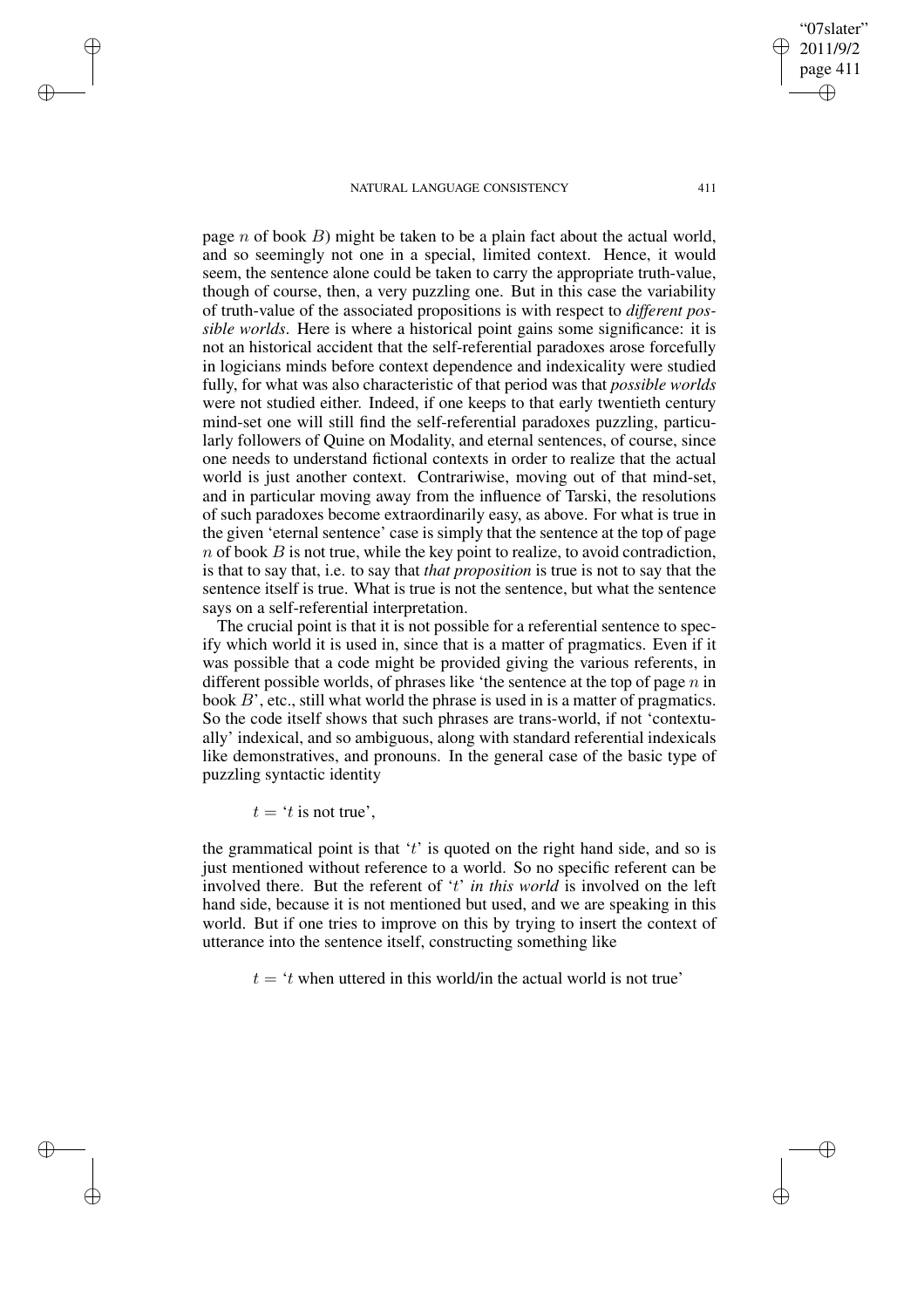## "07slater" 2011/9/2 page 412 ✐ ✐

✐

✐

#### 412 HARTLEY SLATER

then one either has brought in an explicit indexical ('this world'), or an equivalent to one — remembering David Lewis on 'the actual world' (Lewis 1986).

Of course, to see how one can use referential phrases 'in other worlds' one has to remember also that other possible worlds are not entirely abstract objects, since we can imagine entering them, which is a process that takes place in this world. So there is no difficulty in transferring oneself, in one's imagination if not in reality, to another possible world, or situation. In the case of linguistic fictions this commonly involves certain context markers, like 'Once upon a time', for instance. Maybe once upon a time an old man was reading page n of a book,  $B$ , the first sentence on that page [i.e. page n of book  $B$ ] being 'The first sentence on page n of book  $B$  is not true'. In this case, at its unquoted place the subsequently quoted referential phrase refers to the page the old man was reading in the fiction, i.e. the possible world. Without the 'Once upon a time', the story starting 'a man was reading...' might be fiction or non-fiction, although the same kind of linguistic crossreference would still occur, from the referential 'the first sentence. . .' back to the previous introductory description of the old man. In non-anaphoric uses of referential phrases, i.e. when they are 'deictic', there is no context marker like 'Once upon a time', or even explicit introductory description. But, now, *the absence of such a context marker* is not part of the sentence(s) that follow, so, even when there is direct reference to the actual world, that is a matter of the pragmatics, not the semantics of the utterance, and therefore not something in the sentence alone, in itself.

Wouldn't there still be a paradox if we considered whether the sentence token

This sentence token is not true

was true or false? Here we, in this world, are referring to a specific set of words also in this world, and there is therefore no possibility of ambiguity of reference. But, still, what is true is *that that sentence token is not true*, not the sentence token itself. It is the proposition expressible by the sentence token which is true, while the sentence token itself is not true.

2

The above points about the categorical differences between sentences and propositions show up in a variety of individual ways in connection with further particular discrete cases in the area. Indeed, the paradoxes where

✐

✐

✐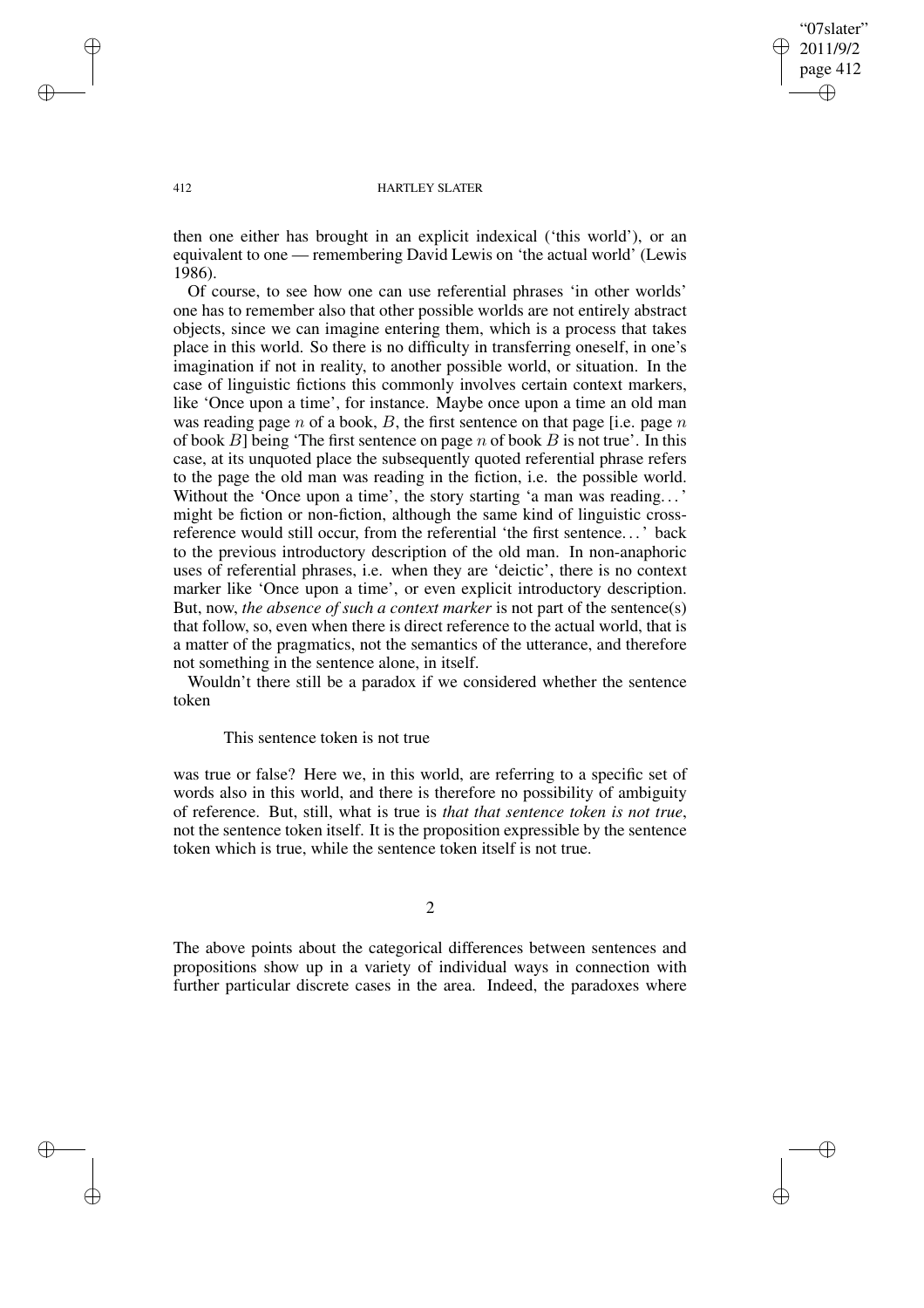✐

✐

✐

✐

indexicality is showable by direct inspection of the sentences, along with elementary cases involving less plain and evident indexicals, like 'the first sentence on page  $n$  of book  $B$  is not true', clearly give good inductive grounds for the belief that there is indexicality in all related cases people have found paradoxical. Note that supposed examples of necessarily self-referential sentences, such as 'this very sentence is false' do not escape from the indexical category, since in fact the referent of the 'this very sentence' still has to be determined with a gesture, and might be to some other sentence, so the 'selfreference' is not properly necessary. If one gives names to sentences there is the same problem as we shall see arises with numbering systems, since it is not in 'sentence  $A$  is not true' itself that it is sentence  $A$  in some list, if it is so, and that very same sentence might make a different proposition using

and propositions that resolves a number of further paradoxes. Recently, for instance, there has been much discussion about what are now called 'open pairs' (e.g. Sorensen 2003, Armour-Garb and Woodbridge 2006). Here are some sentence-proposition facts regarding what are often presented as

a different naming system. It is the resulting difference between sentences

1: 2 is not true, 2: 1 is true.

They can be extended quite easily to other cases, such as Yablo's (Yablo 1993, see also, for instance, Goldstein 2006). Maybe the idea is that the examples given can be expunged of contextual elements, and turned into 'eternal sentences' (the matter dealt with before), but as they stand these cases even more clearly do not give rise to any paradox, once the very evident contextuality is spelt out. For, if '1' and '2' are supposed to be names of sentences, then, for a start the proper, full expression is quotational:

> Sentence  $1 = ' \text{Sentence } 2 \text{ is not true'},$ Sentence  $2 = 'S$ entence 1 is true'.

The puzzle then seems to be that if sentence 1 is true then (because of what sentence 1 says) sentence 2 is not true, but that requires, doesn't it (because of what sentence 2 says), that sentence 1 is not true? Hence, seemingly, sentence 1 has to be not true. But that makes sentence 2 true, surely (because of what sentence 1 says), and therefore we seem to be able to deduce that sentence 1 is true (because of what sentence 2 says)? But once we remember the sentence-proposition distinction it becomes clear that the sentences on the right are neither true nor false in themselves, indeed, in themselves they are not the sort of thing that can have truth-values. To gain a truth-value they

"07slater" 2011/9/2 page 413

✐

✐

✐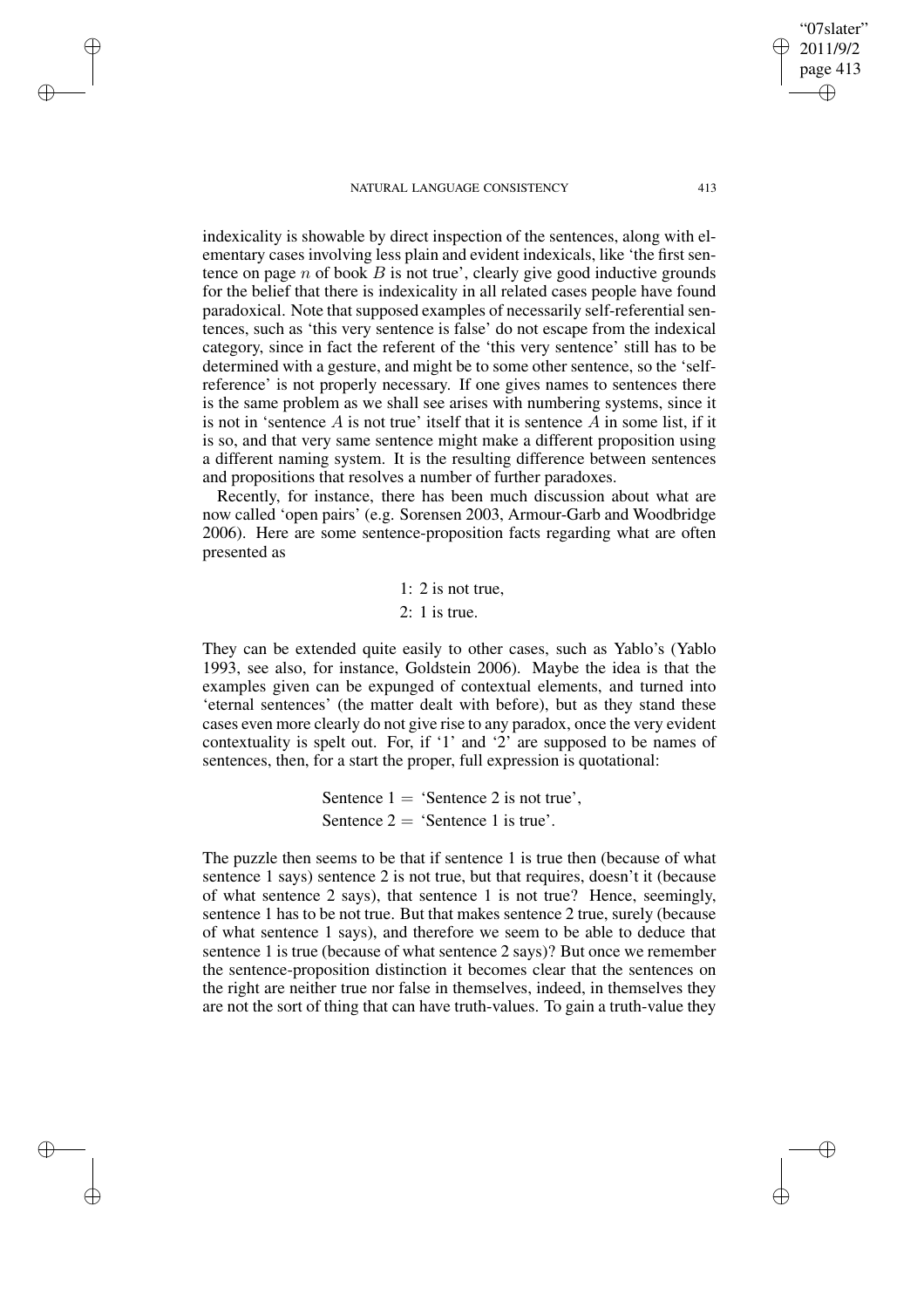414 HARTLEY SLATER

"07slater" 2011/9/2 page 414

✐

✐

✐

✐

need to be fully interpreted, which in this case means they need to be used in connection with a list of sentences in a numerical order, as on the left. Then what proposition sentence 1 can be used to make in the given context, namely that sentence 2 (here) is not true, is true, showing one must distinguish very carefully, again, the sentence from what it says in the context of the given list, i.e. what proposition it makes there. For sentence 1 is not true, while the proposition made by it, in this context, is true. And likewise, in reverse, with sentence 2, since the proposition that it makes is that sentence 1 (here) is true, which is not true. So not only sentence 2, but also the proposition it makes in the context is not true.

As before, this kind of point must also be made in the central, 'selfreferential' case, where, for instance,

Sentence  $3 = 'S$ entence 3 is not true'.

For here what is true is not (contradictorily) sentence 3 but the proposition made by it in this context, namely that sentence 3 (here) is not true. Hence there is no Liar paradox in this case, and it is the functioning of the pragmatic context that has been primarily overlooked by theorists who find further paradoxes in this area, i.e. those who find Open Pairs and Yablo-type cases puzzling.

Notice, in connection with 'that'-clauses, that one cannot just nominate a self-referential propositional identity, in the same way as a 'self-referential' sentential one. There is no barrier to naming the sentence 'sentence 3 is not true' as 'sentence 3', since the identity of the sentence is independent of what the phrase 'sentence 3', in it, refers to. Not so with any attempt to name, for instance, the proposition that proposition 3 is not true, as 'proposition 3' (c.f. Kripke 1975, note 5). Thus what people have in mind with

3: 3 is not true

might be not a sentential identity but a propositional one:

Proposition 3 is that proposition 3 is not true.

But to know the identity of the proposition on the right hand side of this identity one needs to already know the referent of the 'proposition 3' used in making that proposition. So its referent is settled, and one is not free to nominate the referent of the expression subsequently. Of course, no referent of the expression is given by the identity as stated, since that is circular and so leads to an infinite regress, as Kneale pointed out (Kneale 1972, 242). Yet another way of realising this point is by seeing that substitution into the right hand side of the previous sentential identity is impossible, because of the

✐

✐

✐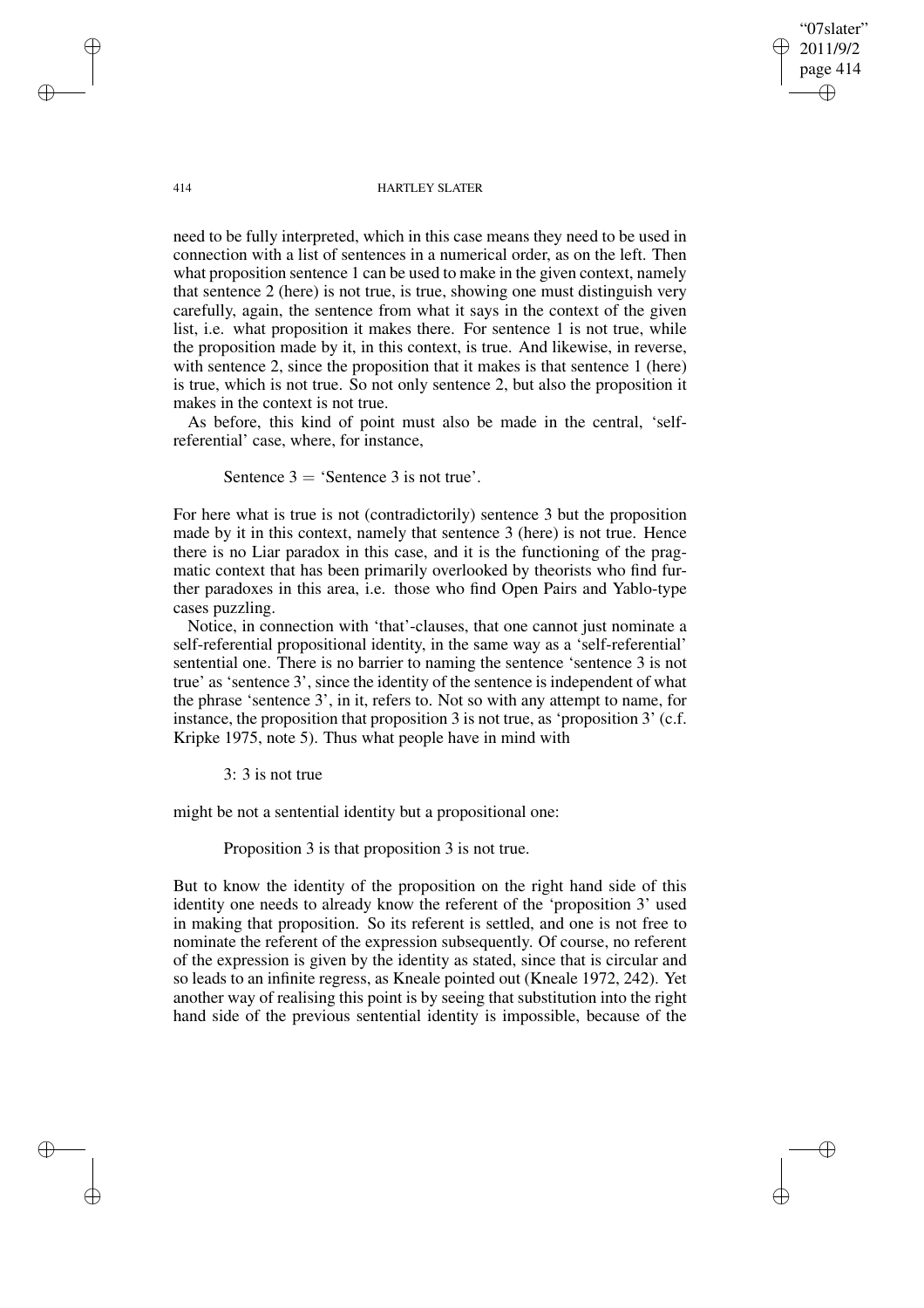quotation, whereas substitution into the right hand side of the propositional identity is possible, because of the lack of quotation. The same point holds with other phrases referring to propositions, e.g.

What sentence 3 says is that what sentence 3 says is not true,

although care must be taken to distinguish this from the unproblematic:

What sentence 3 says is that sentence 3 is not true.

The general, overriding point is that there is no syntactic self-reference, since any reference is only given through an interpretation. Thus one must primarily remember, for instance, that a sentential identity like

 $t = 't$  is not true',

✐

✐

✐

✐

does not itself show that some sentence is about itself, since it does not entail that

$$
(\exists x)(x = 'x \text{ is not true'}),
$$

by existential generalisation, and neither can 't' be replaced throughout by a quotation name for the supposedly self-referential sentence, since nothing of the form

$$
'p' = "p'
$$
 is not true"

is possible, because nothing can be a proper part of itself. By contrast, if one talks not about the identity of a sentence but about *the content* of it, in a sentence where there is not *direct quotation*, but *indirect speech*, such as

 $t$  says that  $t$  is not true,

there follows unproblematically that

 $(\exists x)(x$  says that x is not true),

and so that something is self-referential. And there is an equal possibility of providing a quotation name for a sentence of the required kind, since there is nothing against cases like the following being true (on a given interpretation):

 $\gamma$ ' says that  $\gamma$ ' is not true.

"07slater" 2011/9/2 page 415

✐

✐

✐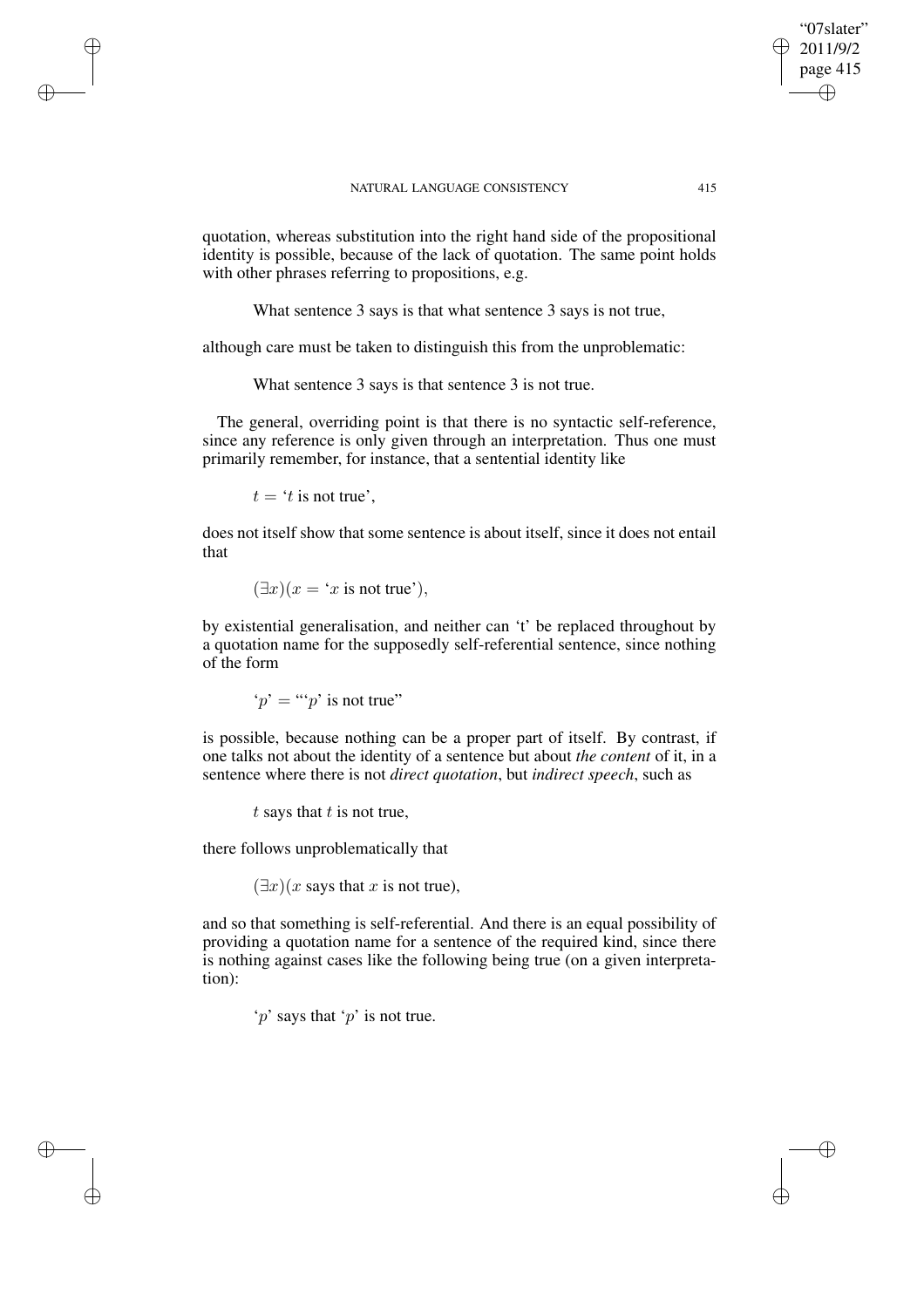"07slater" 2011/9/2 page 416 ✐ ✐

✐

✐

#### 416 HARTLEY SLATER

The basic confusion, therefore, is a use-mention confusion and it is primarily separating clearly use from mention that shows there is no problem with any version of the Liar Paradox — or Open Pair, or Yablo type case, as above. For it is only on a certain interpretation that paradoxes arise, and it is now clear that that is an additional, intensional matter beyond any extensional, direct speech identity. The fact that the interpretation is an intensional matter is what brings in the need for indirect speech, and 'that'-clauses. But that then shows that what is relevantly true in paradoxical cases is simply that some sentence is not true, while also showing that to say that some sentence is not true is not to say that what is true is some sentence. What is true is what some sentence says on a given interpretation, i.e. the proposition it makes in those circumstances.

3

But the pragmatic dimension involved in 'that'-clause use extends well beyond indexical sentences, eternal sentences, and listed sentences. It reaches even the area of mathematical sentences, which at one time were thought to be immune to truth-value variability. For, while it was maybe quite plausible to believe that one can have a truth predicate of elementary mathematical sentences such that, e.g.

 $T'2 + 3 = 5'$  if and only if  $2 + 3 = 5$ ,

the realisation that the cases where this kind of equivalence has a chance of holding are very special cases has now begun to dawn — given Tarski's own theorem, showing that there cannot be such a  $T'$  in general, even in Arithmetic. If there are alternative models for arithmetic sentences, as Gödel demonstrated, then no formal equivalence like the one displayed is available, in general, and only *the use* of the sentence on the left in connection with the standard model for Arithmetic would produce a necessary *propositional* equivalence,

It is true that  $2 + 3 = 5$  if and only if  $2 + 3 = 5$ .

But that is an instance of Horwich's Equivalence Scheme (Horwich 1998), not of Tarski's Truth Scheme (Tarski 1956).

Quite a lot hangs on this. What is true, in Gödel's First Incompleteness Theorem, for instance, is not the sentence  $\hat{f}(x)Fx^x$ , for a certain predicate  $F'$ , but the proposition that all natural numbers are  $F$ , i.e. the proposition expressed by the sentence when it is used with respect to the standard model.

✐

✐

✐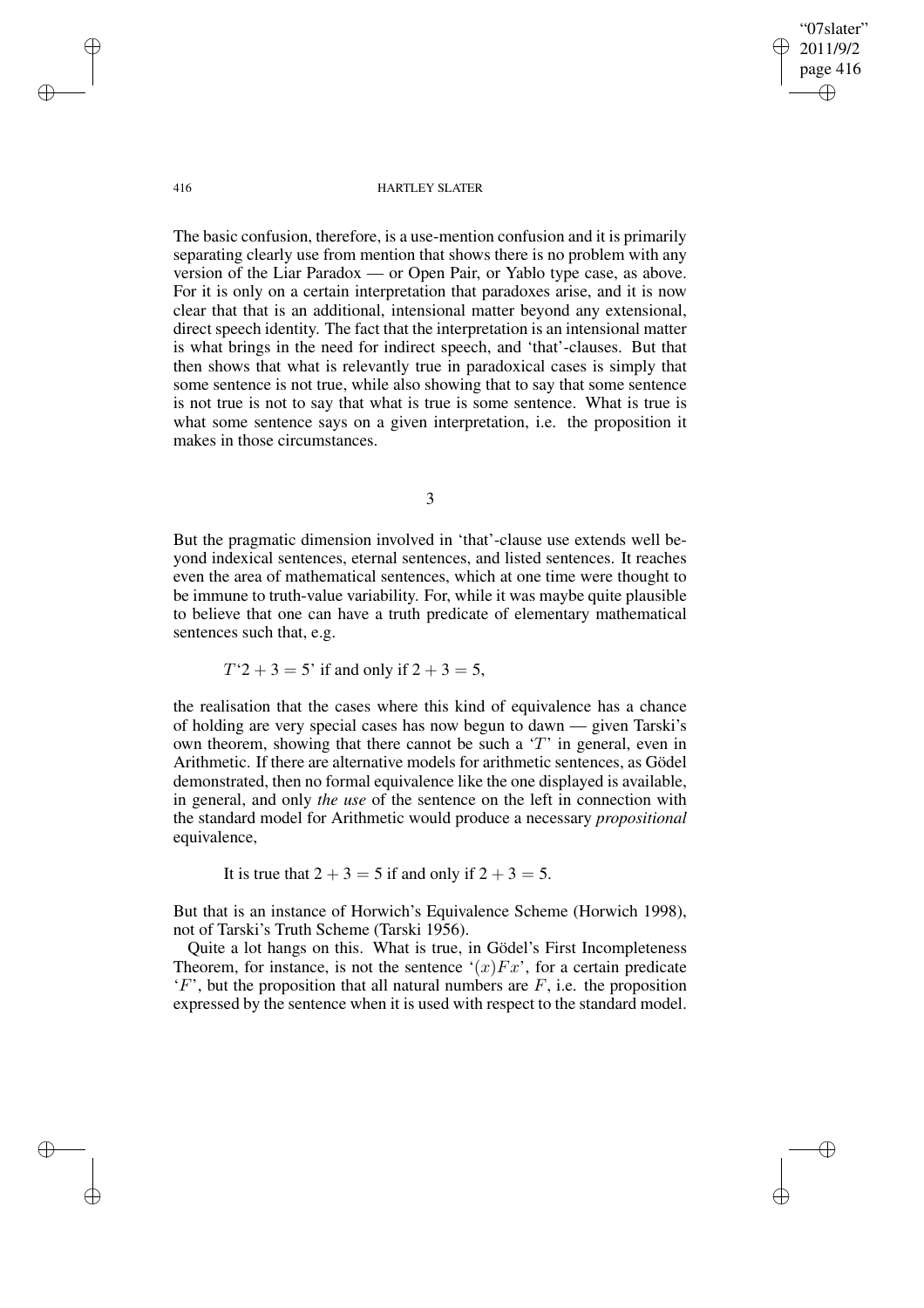✐

✐

✐

✐

The inability of the logical tradition to represent such a propositional referring phrase as 'that all natural numbers are  $F$ ' has, by contrast, made it seem that what is true or false on the standard interpretation is still the (mentioned) sentence ' $(x)Fx'$ ; but only that sentence in a certain use, preceded by 'that', refers to the item that has the truth-value. For the formula  $(x)Fx'$  is indexical, because the universe of discourse of the quantification is variable, and that allows different propositions to be made with this same sentence, while

only one such proposition is claimed to be true. The major consequence of this, not always drawn, is a very large one indeed: that humans are categorically different from Turing machines. For while, like Turing Machines, humans can utter sentences such as  $(x)Fx'$ . they can also do something Turing Machines cannot, namely use sentences like  $'(x)Fx'$  to state things about different models. In particular, a Turing Machine would have to not only utter ' $(x)Fx'$ , but also use it pragmatically in connection with one model rather than another, and specifically in connection with the standard, intended model, if it was to state that all natural numbers are F. But a Turing Machine lacks the required power of choice to select the standard model, and thereby any capacity to prove that  $Fn$  for any natural number n, even if it can generate the sentence ' $Fn$ ' for every numeral 'n'.

The central point is that Tarski, although he continuously expressed propositions, and made statements, was not conscious in a theoretical way either of the existence of propositions and statements, or their distinctive grammar. But, of course, the idea that sentences are the bearers of Truth was not just Tarski's opinion. There were many reasons advanced by theorists, in the early decades of the twentieth century, for the abandonment of statements and propositions, and concentration instead on sentences as the bearers of semantic assessments. More important in the present context was the main practical measure to the same effect: the preference for an unnatural language in which such abstract objects could not even be referred to, or talked about. The principal kinds of expression that do that, in natural language, are the 'that'-clauses focussed on above. 'That'-clauses are substantival phrases such as occur in subject-predicate sentences like 'That the Kneales showed how to refer to properties and propositions is true, but not well known' (see, for instance, the O.E.D. under 'that' as a conjunction). Intensional Logic, as currently developed, deals with related expressions. It deals with the 'cleft' form of such sentences, i.e., in the case illustrated, 'It is true, but not well known, that the Kneales showed how to refer to properties and propositions'. But that would be symbolised as involving the operators 'it is true that', and 'it is not well known that', and so it would be expressed in a language in which 'that'-clauses have no distinct, substantival place.

Difficulties with the recognition of propositional referring phrases of the form 'that  $p$ ' are therefore a large part of what have made Liar sentences

✐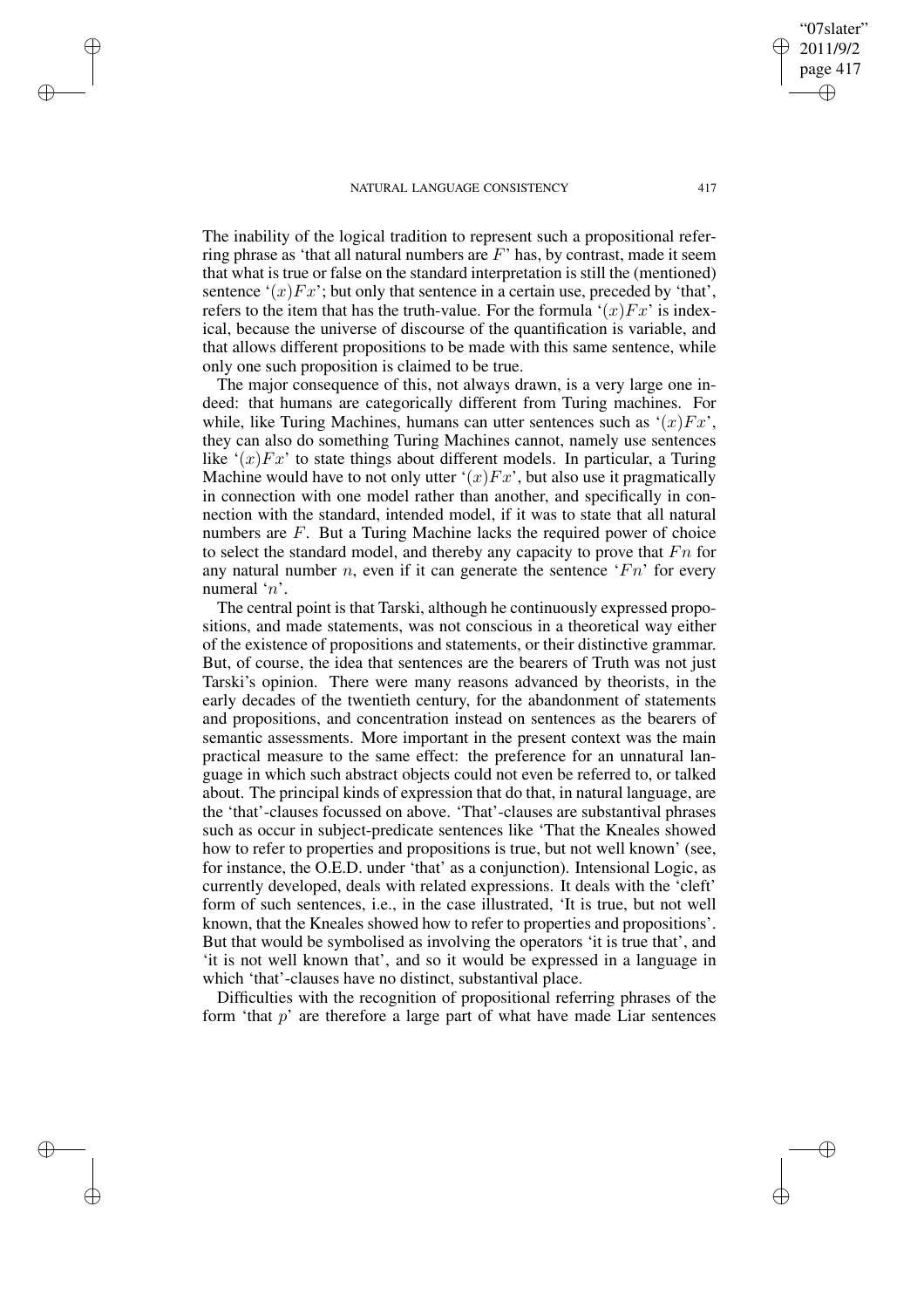"07slater" 2011/9/2 page 418 ✐ ✐

✐

✐

#### 418 HARTLEY SLATER

seem paradoxical. Frege's content stroke, i.e. the horizontal line that he sometimes used to indicate the thought expressed by a sentence, has not been incorporated into the generality of logic texts that have followed his formal work, and that has caused many of the difficulties (Slater 2001, 2008). Using a quotational form "'p'" as an alternative to 'that  $p$ ', as is commonly done, confuses syntactic expressions with their semantic and pragmatic readings, and leads to misunderstandings about the differences between Tarski's Truth Scheme and Horwich's Equivalence Scheme.

One difference between Tarski's Truth Scheme and the Equivalence Scheme of Horwich, for example, is that only the latter applies to indexical cases. Horwich's is a propositional schema, viz

the proposition that  $p$  is true if and only if  $p$ ,

whereas Tarski's is a sentential schema:

the sentence  $x$  is true if and only if  $p$ ,

where what replaces 'x' is a name of a sentence whose translation into the metalanguage replaces  $p$ . The difference is most pointed in the homophonic sentential case, which parallels very closely the propositional one. For what replaces  $x'$  then is a quotation-name of the sentence that replaces 'p', not that sentence itself. So one could have, for instance,

that he is happy is true if and only if he is happy,

while one cannot have

'he is happy' is true if and only if he is happy.

Certainly there would be less need to make the distinction if all sentences were unambiguous and non-indexical, i.e. had just one interpretation, since then facts about propositions could be mapped 1–1 onto facts about sentences. But the central question, as we have seen, is whether sentences are non-indexical in the required way.

It has to be said that the difference between 'that  $p$  is true', and "' $p$ ' is true" may not be completely appreciated even in Horwich's informal work, since he thinks there are still paradoxical cases of his propositional schema. But 'it is true that' is the null modality in the modal system KT, i.e. an 'L' for which it is necessary that  $Lp \equiv p$ , and so one cannot have  $p \equiv \neg Lp$ , since the modal system KT is consistent. Horwich's thought against this is in terms of 'THE PROPOSITION FORMULATED IN CAPITAL LETTERS IS NOT TRUE', which he abbreviates to '#' (Horwich 1998, 40–41). He also quite

✐

✐

✐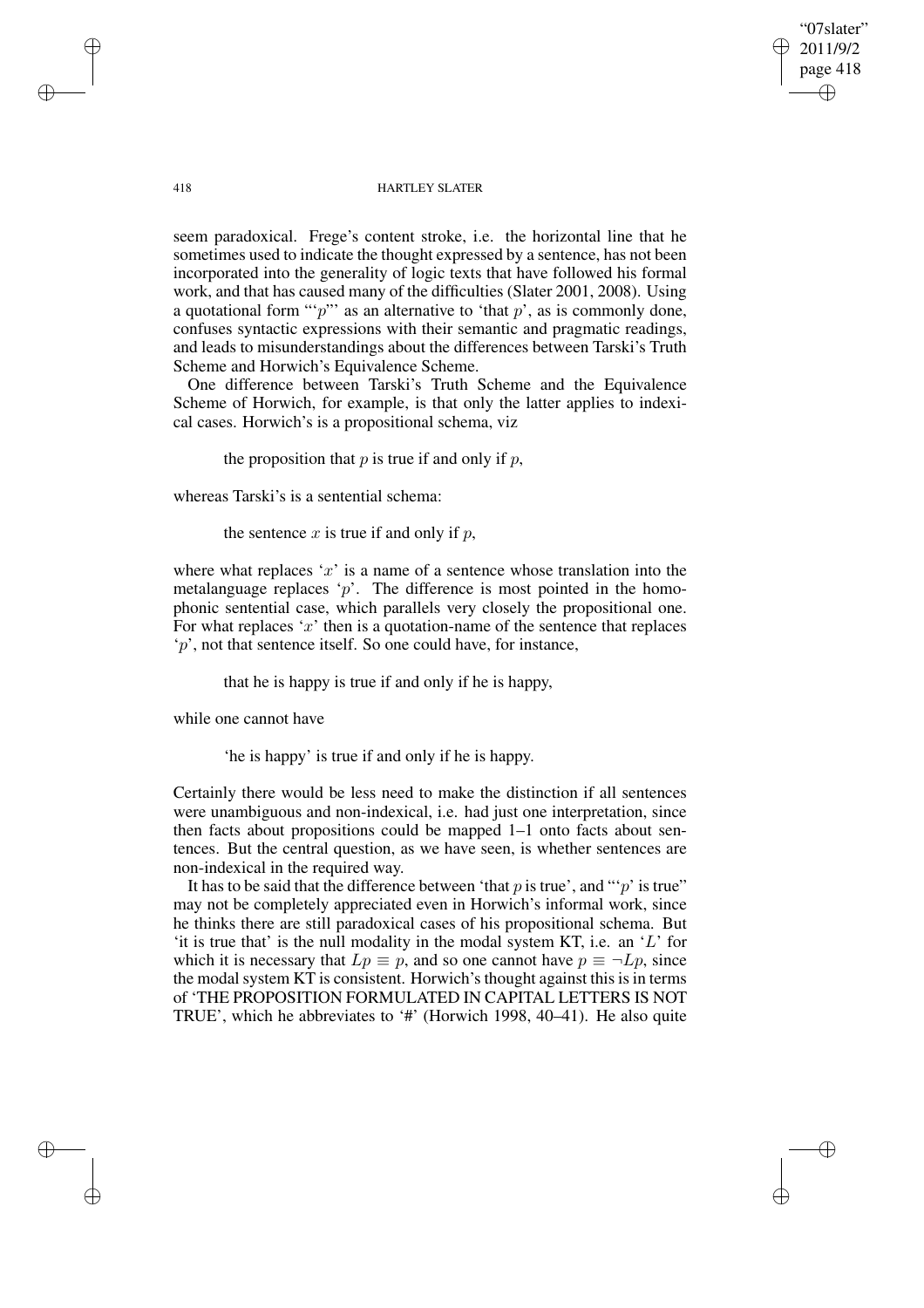✐

✐

✐

✐

generally abbreviates 'the proposition that p' to ' $\lt p$  >'. Naturally he gets '#' from ' $\langle$ # $\rangle$  is true', and '¬#' from ' $\langle$ # $\rangle$  is not true'. But he also wants to derive  $\langle \langle # \rangle$  is not true' from  $\langle # \rangle$  ( $\langle$  whose subject, said to be not true, turns out to be the proposition  $\langle # \rangle$  and  $\langle # \rangle$  is true' from  $\langle \neg # \rangle$  ('which says of  $\langle # \rangle$  that it is *not* not true'). So he ends up saying that  $\langle # \rangle$  is true if and only if  $\langle # \rangle$  is not true.

There clearly must be something wrong with this argument if 'It is true that  $p'$  is equivalent to 'That  $p$  is true' and the former is quite consistent. But where does Horwich go wrong? He goes wrong through thinking that a specific proposition is expressed in the case in question. Specifically, what the contradiction shows is that the referring phrase 'THE PROPOSITION FOR-MULATED IN CAPITAL LETTERS' must be non-attributive, i.e. Millian, allowing '#' not to express a proposition any more than the indexical sentence 'This is not true' does, on its own.

A more commonly presented example, requiring much the same kind of solution, arises with, for example,

The proposition expressed by this sentence token is not true,

when the referent of 'this sentence token' here is supposed to be the sentence token just indented (which has to be added, since a token of the very same sentence, of course, could make reference to a quite different sentence token). But there is no paradox here, since that would arise only if a specific, single proposition was expressed by the sentence token in question. It was Prior, in recent times, who first came to suspect, in connection with such cases, that there was the possibility of ambiguity, preventing a single proposition being expressed. Thus he said (Prior 1971, 106): 'We could then say that if x means that x is false it will have two contradictory meanings — that it is false and that it is true'. But the exploration of such possibilities arose even earlier, in the work of Thomas Bradwardine. See for complete details Read 2010.

> Dept. of Philosophy The University of Western Australia Nedlands Australia Western Australia 6009 E-mail: hartley.slater@uwa.edu.au

"07slater" 2011/9/2 page 419

✐

✐

✐